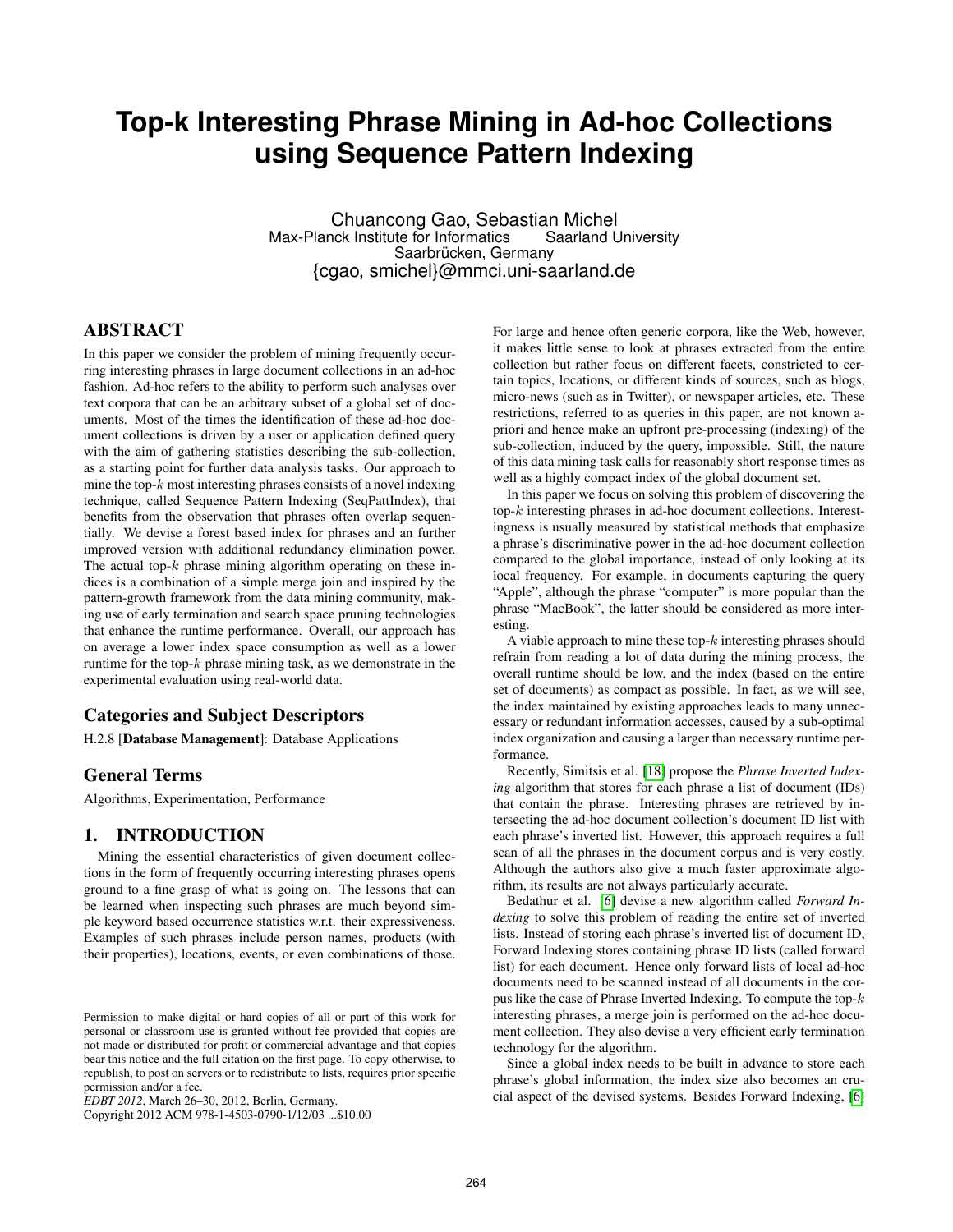proposes another algorithm *Prefix-Maximal Indexing* to solve the problem, with a very compact index structure in memory of only up to half of the index size of Forward Indexing. This is achieved by storing only *prefix-maximal phrases* for each document, instead of all the containing phrase IDs. The prefix-maximal phrases form a very compact subset of all phrases, while covering all possible phrases in the document. The top- $k$  interesting phrase computation of Prefix-Maximal Indexing also works like a merge join, joining each possible prefix at a time. However, due to the very complex merge join process and lack of available early termination techniques, Prefix-Maximal Indexing runs significantly slower, compared to Forward Indexing. As we can see in later sections, Prefix-Maximal Indexing can be hundreds times slower on large ad-hoc document collections.

#### *Contribution and Outline*

In this paper we propose a novel algorithm named *Sequence Pattern Indexing*, with the advantages of both Forward Indexing and Prefix-Maximal Indexing. By indexing prefix-maximal patterns via a novel carefully devised compact forest/graph structure, we avoid storing most of the duplicate sub-phrases, occurring in Prefix-Maximal Indexing. With a novel top-k interesting phrase computation method which combines both classic merge join and the pattern-growth framework [\[17\]](#page-11-2), usually adopted by frequent pattern mining algorithms in data mining, together with new early termination and search space pruning technologies, we make our algorithm even times faster than Forward Indexing, on average. Evaluation results show that our algorithm has only about half the index size of Prefix-Maximal Indexing, and one fourth of Forward Indexing's, while performing 2 to 5 times faster than fastest Forward Indexing on average querying time (less than one second). We also evaluated the average number of bytes read, observing that our method has similar bytes read as the Forward Indexing technique, which is the lowest among evaluated algorithms.

This paper is organized as follows: Section [2](#page-1-0) gives the detailed problem definition and introduces a toy example used in this paper for illustration purposes. Section [3](#page-1-1) introduces the details of several previously proposed state-of-the-art algorithms solving the same problem. We provide our algorithm details in Section [4,](#page-2-0) including two indexing approaches and top-k interesting phrase computation algorithm. Evaluation details are given in Section [5,](#page-6-0) with dataset details, results on index size, results on average querying timeand results on average byte read. Finally Section [6](#page-10-0) discusses related work, followed by the conclusion in Section [7.](#page-10-1)

### <span id="page-1-0"></span>2. PROBLEM DEFINITION

In this paper, we provide a novel and efficient algorithm to solve the problem of mining the top- $k$  frequent interesting phrases (or patterns called in previous publications) in an ad-hoc document collection, usually corresponding to a query. More specifically, given a document corpus  $D$  and a query  $q$ , we would like to output at most  $k$  frequent phrases with the highest interestingness values in D', a subset of D with respect to q where each document  $d \in D'$ satisfies query  $q$ . Given a document  $d$  which is a sequence over the word corpus, a phrase  $p$  is said to be contained by  $d$  if and only if p is a continuous sub-sequence of d, denoted by  $p \sqsubseteq d$ . A phrase's length is also restricted by user-specified minimum and maximum length thresholds ( $min\text{-}len$  and  $max\text{-}len$ ), with  $1\leq min\text{-}len$  $max\text{-}len \leq 6$ . The frequency  $|\{d | d \in D' \land p \sqsubseteq d\}|$  of a phrase p in a document collection  $D'$  is called the support value of p with respect to D', denoted by  $sup_p^{D'}$  or just  $sup_p$  when in a clear context. A phrase is called frequent in a document collection  $D'$  if

and only if  $sup_p^{D'} \geq min-sup^{D'}$ , where  $min-sup^{D'}$  is a userspecified threshold. The interestingness measure we adopt here is the one most commonly used in previous work [\[18,](#page-11-0) [6\]](#page-11-1), called confidence value (or somewhere relevance value) and is defined as follows.

DEFINITION 1. *Given a phrase* p *and an ad-hoc document col*lection  $D'$ , the confidence value of  $p$  w.r.t.  $D'$  is defined as:  $\textit{conf}_{p}^{D'}$  $=\frac{sup_{D}^{D}}{sup_{D}^{D}}$ , where *D* is the document corpus and  $D' \subseteq D$ . When  $D'$ *is clear in the context, we can just use con* $f_p$ *.* 

Figure [1](#page-1-2) gives a toy example with 4 documents in corpus D, together with the top- $k (k = 3)$  interesting phrases.

<span id="page-1-2"></span>



#### <span id="page-1-1"></span>3. PREVIOUS ALGORITHMS

In this section, we will give a brief overview on existing techniques to this problem.

# 3.1 Phrase Inverted Indexing

Introduced in [\[18\]](#page-11-0), this approach computes the top- $k$  interesting phrases by creating an index storing all the inverted lists of phrases in the document corpus as follows. The inverted list of each phrase  $p$  contains the IDs of all the documents containing  $p$ . Now given an ad-hoc document collection  $D'$ , the local support value of  $p$  $(sup_p^{D'})$  is computed by intersecting p's inverted list with the list of document IDs in D'. Since the global support value of  $p$  ( $supp^D$ ) equals to the length of  $p$ 's inverted list, the confidence value (interestingness) of  $p(\text{conf}_p^{\overline{D}'})$  with respect to  $D'$  is known. The top-k interesting patterns are selected by iterating over all the patterns' inverted lists. Figure [2](#page-1-3) depicts the index structure on the document corpus D appeared in Figure [1.](#page-1-2)

<span id="page-1-3"></span>

| <b>ID</b> Document <b>ID</b> s | <b>ID</b> Forward List                            |
|--------------------------------|---------------------------------------------------|
| $ p_1  \{d_1, d_2\}$           | $ d_1 $ { $p_1$ :2, $p_2$ :2, $p_3$ :3, $p_4$ :4} |
| $ p_2  \{d_1, d_3\}$           | $ d_2 $ { $p_1$ :2, $p_4$ :4}                     |
| $ p_3  \{d_1, d_3, d_4\}$      | $ d_3 $ { $p_2:2, p_3:3, p_4:4$ }                 |
| $ p_4  \{d_1, d_2, d_3, d_4\}$ | $ d_4 $ { $p_3:3, p_4:4$ }                        |

Figure 2: Phrase Inverted Index-Figure 3: Forward Indexing ing

However, this approach requires a full scan of all the inverted lists to compute the top- $k$  phrases, which is very inefficient especially when there are, as in a typical corpus, millions of documents and phrases. Although [\[18\]](#page-11-0) also introduces an efficient approximate method, its output is not guaranteed to contain the correct top- $k$  results.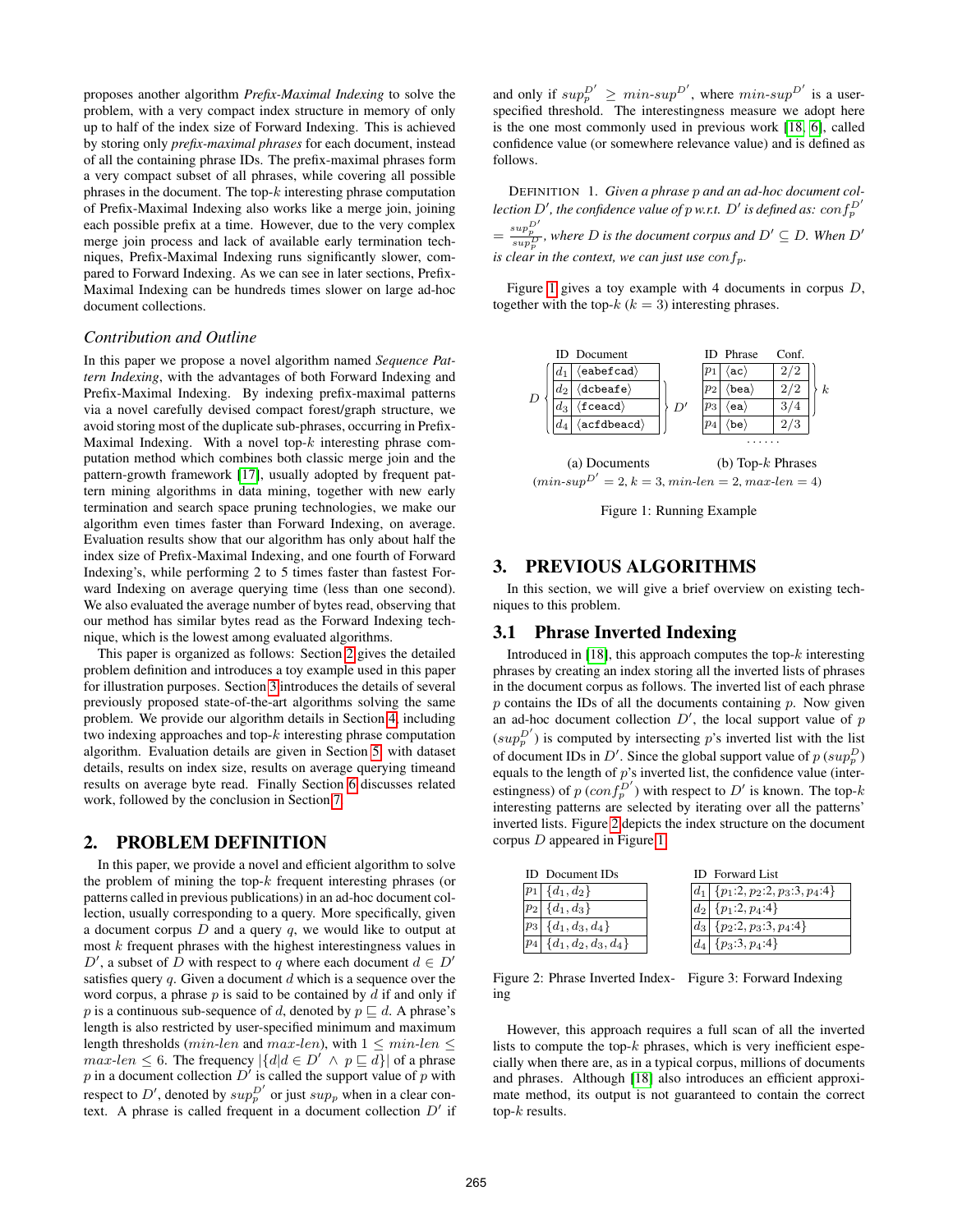<span id="page-2-3"></span>

| <b>ID</b> Phrases                                           | <b>ID</b> Prefix-Maximal Phrases                                                | <b>ID</b> Maximal Phrases                                             |
|-------------------------------------------------------------|---------------------------------------------------------------------------------|-----------------------------------------------------------------------|
| ${ad, be, bef, bef, ca, cad, ea, ef, efc, efca, fc, facad}$ | ${ad, \text{befc}, \text{cad}, \text{ea}, \text{efca}, \text{fcad}}$<br>$ d_1 $ | $ d_1 $<br>$\{ \text{before}, \text{ea}, \text{efca}, \text{fcad} \}$ |
| $\{be, bea, cb, cbe, cbea, dc, dcb, dcbe, ea, fe\}$         | $\{bea, cbea, dobe, ea, fe\}$<br>$ d_2 $                                        | $\{chea, dobe, fe\}$<br>$\overline{d}$                                |
| ${ac, acd, cd, ce, cea, ceac, ea, eac, eacd, fc, fce, fea}$ | $\{acd, cd, caac, eacd, fcea\}$<br>$\overline{d}$                               | $\overline{d}$<br>${ceac, eacd, fcea}$                                |
| $\{ac, acd, acf, acfd, be, bea, cd, cf, cfd, ea, eac, fd\}$ | $\{acd, acfd, bea, cfd, eac, fd\}$<br>$\overline{d}_A$                          | $ d_A $<br>$\{acd, acfd, bea, eac\}$                                  |
| .                                                           | .                                                                               | .                                                                     |
| (a) All Phrases                                             | (b) Prefix-Maximal Phrases                                                      | (c) Maximal Phrases                                                   |

Figure 4: Prefix-Maximal Indexing

# <span id="page-2-4"></span>3.2 Forward Indexing

Unlike the Phrase Invert Indexing method which stores the inverted list of each phrase, the recently proposed Forward Indexing approach [\[6\]](#page-11-1) builds a forward list for each document  $d \in D$ , containing all the IDs of phrases contained in  $d$ . When trying to compute the top- $k$  phrases of an ad-hoc document collection  $D'$ , only the forward lists of documents in  $D'$  need be to scanned.

The phrase IDs in each forward list are stored in ascending order of their global support values. The top- $k$  phrases are computed by performing a  $|D^{\dagger}|$ -way merge join. During this process, the local support value and further the confidence value of a phrase can be computed. The global support value for each phrase  $p$  is stored explicitly in the forward lists together with  $p$ 's ID. Global support values could also be stored in a separate global dictionary. However, as mentioned in [\[6\]](#page-11-1), storing them explicitly in the forward lists provides better performance. Figure [3](#page-1-3) gives the index structure on document corpus  $D$  appeared in Figure [1,](#page-1-2) where numbers after ":" denote global support values.

In the implementation, a 64-bit integer is assigned for each phrase in a forward list, storing the phrase's global support value in the first 32 bits and the ID in the last 32 bits.

Although this approach is more efficient than Phrase Inverted Indexing, a full scan of  $D'$ 's forward lists is still required. To improve its performance, [\[6\]](#page-11-1) devises an early termination technique. For any phrase p, we have an upper bound  $max\text{-}conf_p^{D'}$  of  $conf_p^{D'}$ :

$$
max\text{-}conf_p^{D'} = \min\left\{1, \frac{|D'|}{sup_p^D}\right\} \ge \frac{sup_p^{D'}}{sup_p^D} = conf_p^{D'}
$$

since  $|D'| \geq \sup_{p}^{D'}$ . As the global support values are stored in the forward lists in ascending order, for any phrase  $p$  that precedes another phrase  $q$ , seen during the joining process, we know that  $max\text{-}conf_p^{D'} \geq max\text{-}conf_q^{D'}$ . Hence, we can safely stop the computing process if  $max\text{-}conf_q^{D'}$  is not larger than the k-th phrase's confidence value in the top- $\vec{k}$  phrase list.

#### <span id="page-2-5"></span>3.3 Prefix-Maximal Indexing

[\[6\]](#page-11-1) also propose the Prefix-Maximal Indexing approach that indexes only prefix-maximal phrases. In contrast to the Forward Indexing approach which tries to accelerate the top- $k$  interesting phrases computation, the Prefix-Maximal Indexing method reduces the memory requirement of the index structure. This is achieved by storing only prefix-maximal phrases (which is a very small subset of all phrases) with respect to each document in the corpus, instead of storing the IDs of all phrases contained by the document.

<span id="page-2-1"></span>DEFINITION 2. *A phrase* p *is called prefix-maximal w.r.t. a document*  $d \in D$  *iff (i)*  $p$  *is frequent in*  $D$  *(globally frequent), (ii)*  $p \sqsubseteq d$ , and (iii)  $\nexists p'$  such that  $p'$  is frequent in  $D$ ,  $p \sqsubset p' \sqsubseteq d$ , and  $p$  is a prefix of  $p'$ .

<span id="page-2-2"></span>Storing only maximal phrases (a subset of prefix-maximal phrases derived by removing "p is a prefix of  $p''$  in Definition [2\)](#page-2-1) could further reduce the memory requirement, since all the non-maximal phrases contained by each document are also contained in the maximal phrases. However, the support values of some sub-phrases (those which are not prefixes of maximal phrases) can not be easily calculated using the Prefix-Maximal Indexing. Hence, prefixmaximal phrases are used instead.

For each document  $d \in D$ , the prefix-maximal phrases are stored in a forward list and ordered lexicographically. To further compress the index, for each prefix-maximal phrase only its suffix different from the previous phrase in the forward list is stored. For example, given the previous phrase  $\langle cd \rangle$  in  $d_3$  in Figure [4\(b\),](#page-2-2) only  $\langle \text{ceac} \rangle$ 's suffix  $\langle \text{eac} \rangle$  needs to be stored. Support values of all the phrases are calculated by merging all the forward lists in  $D'$ , comparing each phrase from a forward list to others. Over-counting of a sub-phrase is also avoided. Details of the merge algorithm can be found in [\[6\]](#page-11-1). After calculating all the local support values with respect to  $D'$ , the confidence values are calculated by using a separate global support value dictionary. Then, the top- $k$  results can be outputted. Figure [4](#page-2-3) presents a comparison between storing all phrases, only maximal phrases, and prefix-maximal phrases. Note that here the document corpus  $D$  is no longer limited to only the 4 given documents in Figure [1,](#page-1-2) but with many other documents not listed  $(|D| \gg 4)$ . Hence, many of the sub-phrases are globally frequent. In the following, if not mentioned, we have  $|D| \gg 4$ .

To store the index more efficiently, all the prefix-maximal phrases contained by one document are merged together forming a long integer array. A 32-bit integer is assigned for each item, while only the last 24 bits are used for content. The first 8 bits of the first item in each phrase contains a flag indicating the start of a new phrase, and stores the difference length from the previous phrase. Note that this is an improved implementation, as the original implementation of Prefix-Maximal Indexing stores each prefix-maximal phrase in an individual array, and has to also keep array addresses (with the size of 64 bits in our X64 systems) of all the prefix-maximal phrases. On a large scale document corpus with average long document length, a large part of memory would be used for storing array addresses.

The main drawback of this approach is that a full scan of the forward lists of  $D'$  is required, since no early termination technique can be applied. Experiments show that this approach is very slow compared to the Forward Indexing method. However, both of them are dramatically faster than Phrase Inverted Indexing.

## <span id="page-2-0"></span>4. OUR APPROACH

In this section we present our Sequence Pattern Indexing approach for indexing and mining top- $k$  phrases. First, we present the details of our compressed global phrase index in Section [4.1](#page-3-0) followed by its improvement in Section [4.2.](#page-4-0) Then, Section [4.3](#page-5-0)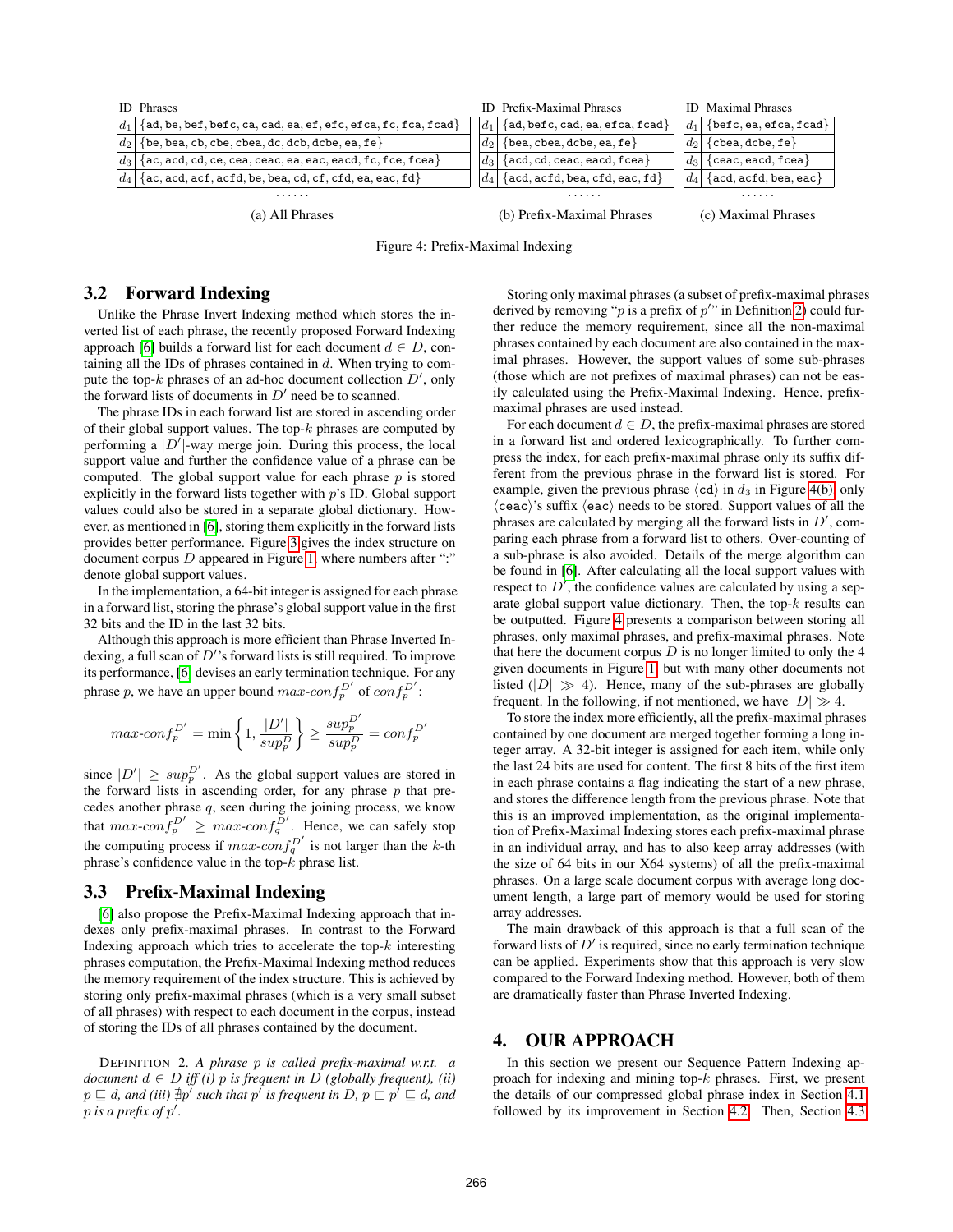presents the algorithm to compute the top- $k$  interesting phrases on the given ad-hoc document collection.

# <span id="page-3-0"></span>4.1 Sequence Pattern Indexing

Although storing only prefix-maximal phrases could reduce the memory usage significantly, compared to storing all the phrase IDs, it is still not perfect. As an illustration, consider the prefix-maximal phrases in Figure [4\(b\):](#page-2-2) we can find a lot of duplicate sub-phrases, like  $\langle$  ceac) and  $\langle$  eacd) in d<sub>3</sub>,  $\langle$  e<u>fca</u>) and  $\langle$  fcad) in d<sub>1</sub>, etc. These duplicate sub-phrases occupy a large amount of memory, in particular with low  $min\text{-}sup^D$  and large  $max\text{-}len$ . Our devised index structure makes use of this observation to achieve a better compression by removing these duplicate sub-phrases, as many as possible. Obviously, the new indexing technique should also not jeopardize the querying performance of the top- $k$  phrase computation. As we will see in Section [5,](#page-6-0) our indexing and top- $k$  phrase mining methods provide better performance on both the index size and the running time compared to existing approaches.

Our indexing approach is inspired by the following observation: Phrases are ordered sequences, which are originally extracted from a long ordered sequence of the document. Hence, they also implicitly reflect an order between themselves. If we sort all the prefixmaximal phrases by their original matching positions in the document as shown in Figure [5](#page-3-1) (Numbers after "@" indicate matching positions.), we observe that there are many of duplicates as a suffix of the previous phrase, while being a prefix of the current phrase. In order to achieve a smaller index size, we need to find a way to utilize the original matching positions (or order) of prefix-maximal phrases more efficiently. One simple way is keeping, for each phrase, only the rest part after the duplicate prefix. However, this could not compress prefix-maximal phrases with the same prefix (e.g., document  $\langle ababc \rangle$  with its only two prefix-maximal phrases  $\langle$ aba $\rangle$  and  $\langle$ abc $\rangle$ .) which happens a lot in real datasets (though not very obvious in our tiny toy example). Plus, it is very difficult to locate all possible suffixes of a specific prefix phrase, which is very important in top- $k$  interesting phrase computation. Note that similarly, Prefix-Maximal Indexing does store only the difference suffix for previous phrase sharing the same prefix, it is under the assumption that all phrases are ordered lexically, where phrases with the same prefix are grouped together. Also, that approach is significant slow in top- $k$  interesting phrases computation, due to the highly complex computation on possible prefix phrases.

<span id="page-3-1"></span>ID Prefix-Maximal Phrases *[a](#page-3-2)*

|  | $ d_1 $ {ea@1, befc@3, efca@4, fcad@5, cad@6, ad@7}    |  |  |
|--|--------------------------------------------------------|--|--|
|  | $\overline{[d_2]}$ {dcbe@1, cbea@2, bea@3, ea@4, fe@6} |  |  |
|  | $\boxed{d_3}$ {fcea@1, ceac@2, eacd@3, acd@4, cd@5}    |  |  |
|  | $ d_4 $ {ac fd@1, cfd@2, fd@3, bea@5, eacd@6, ac d@7}  |  |  |
|  |                                                        |  |  |

<span id="page-3-2"></span>**Duplicate Prefix Sub-Phrase Comparing to Previous Phrase** – Duplicate Prefixes among Phrases

Figure 5: Prefix-Maximal Phrases (Ordered by Matching Position)

Figure [6\(a\)](#page-4-1) gives the data structure of our new indexing method on document  $d_1$ 's 6 prefix-maximal phrases given in Figure [5.](#page-3-1) We can see that all the sub-phrases are organized on a forest structure (two trees in the forest in this example), where each node contains one item and its possible length information (will be explained later). There are also some links from outside pointing to the nodes (drawn in arrows above the nodes), which indicate the starting item of the indexed prefix-maximal phrases. These information together with the item in each node are used to store phrase length information, which is a bit array with the size of  $max$ -len. Its flag value i indicates that a phrase with the item as the  $i$ -th item is valid.

For example, if we want to retrieve all the phrases starting from item b, we first visit the unique node  $n (n_3)$  as shown in Figure [6\(a\)\)](#page-4-1) which is linked from outside and contains b, and we have a prefix  $p = \langle b \rangle$  with the length of 1. Since n has only one child, we can only extend it with e. We can keep extend p until  $\langle \text{bef } c \rangle$  which is still valid. When we are trying to extend it with the next node containing a which results in a prefix with the length of 5, we find that it is no longer valid since the next node does not contain the possible length information about length 5 and we have to stop here. In this way, all the phrases started with b can be visited.

The index is built as follows:

- (I) For each prefix-maximal phrase  $p$  from a document  $d$ 's prefixmaximal phrases ordered by matching position, we check whether  $p$ 's first item  $p[1]$  has been linked to the index. If not, we create a new tree root node  $n$  with  $p[1]$  as its content and add 1 to n's length information.
- (II) We add p's next item  $p[i]$  to the tree as a child of node n. If it is already there we just skip it, else we create a new node for  $p[i]$ . Possible length information for  $p[i]$  are also updated with  $i$  added. Node  $n$  is also set to its child node contains  $p[i]$ . Then we increase i by 1 and repeat (II).
- (III) Until all of  $p$ 's items have been added, we go back to  $(I)$  for the next prefix-maximal phrase. All the items we have not seen before are also linked from outside to the index during this process. The node ID in right-bottom corner of each node in Figure [6\(a\)](#page-4-1) denotes the order each node is created.

Note that during the index building each unique item gets an outside link pointing to it when it was encountered the first time, and this may also include some outside links to items which are not starting items of any phrases (especially when  $min$ -len  $\geq$  2). For example, one may notice there is one arrow on item  $d$  in Figure [5,](#page-3-1) while there is no phrase which starts with  $d$  (except length-1 phrase d which is not valid since  $min$ -len = 2). This is because that when we first encounter an item we do not know whether there are more items afterward. We can either remove the outside link by doing a simple checking after index building, or simply ignore it as the possible length information guarantees no invalid phrase will be retrieved with the item as starting item.

We can further prove its correctness with the following theorem.

<span id="page-3-3"></span>THEOREM 1. *Given an index generated from a document* d*'s prefix-maximal phrases using the Sequence Pattern Indexing approach, each possible length information stored in each node in the index corresponds to a different phrase contained by* d*.*

PROOF. During the indexing process sub-phrases from different prefix-maximal phrases are stored on different parts of the forest due to their different prefixes and all of the sub-phrases of a prefix-maximal phrase are indexed with different possible lengths set. Hence, the number of possible lengths equals the number of phrases. Since our index structure is a forest, given a node  $n$  and one of its possible lengths l, we can always get a different phrase p with the length of l by traversing n and its  $l - 1$  ancestors. Recall that each possible length information is set only when indexing one of the prefix-maximal phrase  $p'$ , we have  $p \sqsubseteq p'$ . Now we have  $x$  different phrases where each phrase is a sub-phrase of  $d$  and  $x$  equals the total number of phrases of  $d$ , and we prove this theorem.  $\square$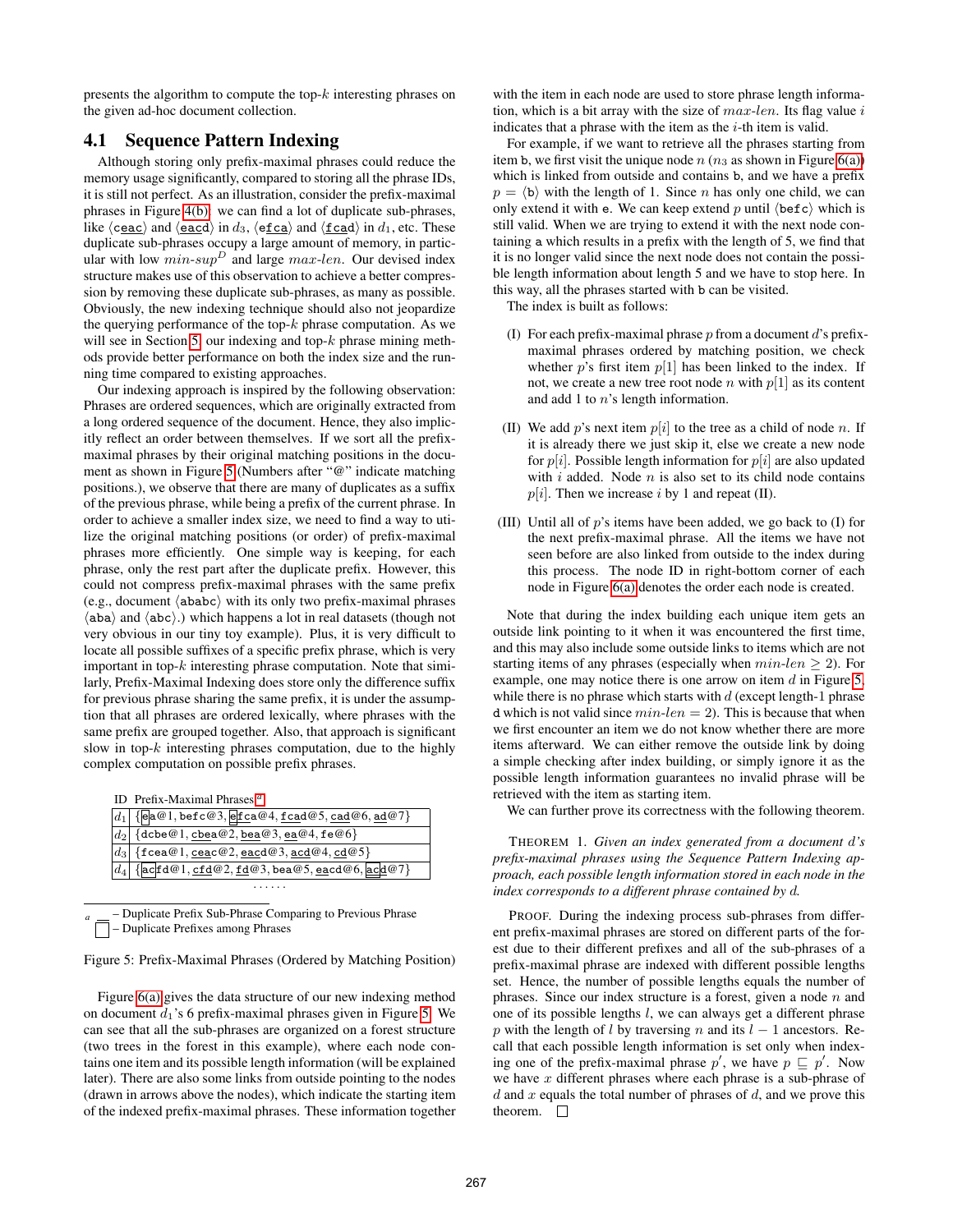<span id="page-4-2"></span><span id="page-4-1"></span>

Figure 6: Sequence Pattern Indexing (On  $d_1 \in D$  in Figure [1\)](#page-1-2)

<span id="page-4-3"></span>From Theorem [1](#page-3-3) the following corollary can be derived.

<span id="page-4-4"></span>COROLLARY 1. *By traversing the index of a document* d *generated by Sequence Pattern Indexing, we can get the exact set of phrases contained by* d*.*

PROOF. Theorem [1](#page-3-3) has proved for each prefix-maximal phrase we have all its sub-phrases indexed. According to previous description about index visiting process, given any prefix phrase we can visit all its super-phrases with the prefix phrase as prefix. Together, the corollary is proved.  $\square$ 

As we can see, building the index of each document is with only  $O(n)$  time complexity (as items in each phrase are visited only once), where  $n$  is the sum of lengths of all the prefix-maximal phrases contained by the document. Hence, the index building is with quite low cost, and on our evaluaiton it actually finishs in only a few minutes with millions of documents.

Figure [6\(b\)](#page-4-2) depicts the memory layout of our indexing technique, with the number below each cell indicating a relative memory address. As shown in the figure, every branch in the forest are merged together to a byte array. Each node is assigned with 4 bytes (32 bits), with the first byte (8 bits) used for storing flags, and the last 3 bytes (24 bits) storing the item content. In the flag byte, the last 6 bits are kept for possible length (1 to 6) information (given  $max\text{-}len \leq 6$  in our systems) mentioned before. The second bit is used to indicate the end of a branch which is set when merging the branches to generate the byte array. With that flag set to 1, the phrase matching always stops right after that node. When set to 0, the first bit indicates that this 4 bytes belong to a node. When it is set to 1, the current 2 bytes (with 15 bits left now after the first flag bit) are used for storing a link address to a child node. Outside links to the start items are also organized into a list with 2 bytes containing each item's address. As we can see, the outside link list does not contain any information about the item except their addresses. This will be explained later in Section [4.3.](#page-5-0)

# <span id="page-4-0"></span>4.2 Improved Sequence Pattern Indexing

Although compared to Prefix-Maximal Indexing, the memory usage has been greatly reduced by using the Sequence Pattern Indexing, there exist still some duplication in the forest structure, like  $e \rightarrow f \rightarrow c \rightarrow a$  and  $a \rightarrow d$  depicted in Figure [6\(a\).](#page-4-1) Our first indexing method above can not deal with them, as it utilizes only ordered prefix-maximal phrases. Also, some of the duplicates in index structure are not duplicate sub-phrases. Hence, we further improve our Sequence Pattern Indexing approach, by utilizing the specific matching positions (instead of just matching orders) of each prefix-maximal phrases, trying to eliminate more duplicates.

Figure [6\(c\)](#page-4-3) shows our improved data structure. Compared to the original one in Figure [6\(a\)](#page-4-1) using a forest structure, we now make use of a graph structure which can eliminate duplicates more efficiently. While the traversing method remains basically unchanged, the index building process is substantially modified:

- (I) For each prefix-maximal phrase  $p$  together with its matching position  $m$  from all the document  $d$ 's prefix-maximal phrases ordered by matching position, we first check whether  $p[1]$ has been linked. If not, we create a new node n from  $p[1]$ .
- (II) For each p's next item  $p[i]$ , we check whether  $p[i]$  matches a node  $n_{m+i}$  whose matching position equals  $m+i$ . If yes, we increase i, link and set n to  $n_{m+i}$ , and repeat (II). If  $n_{m+i}$ does not exist, we create a new node.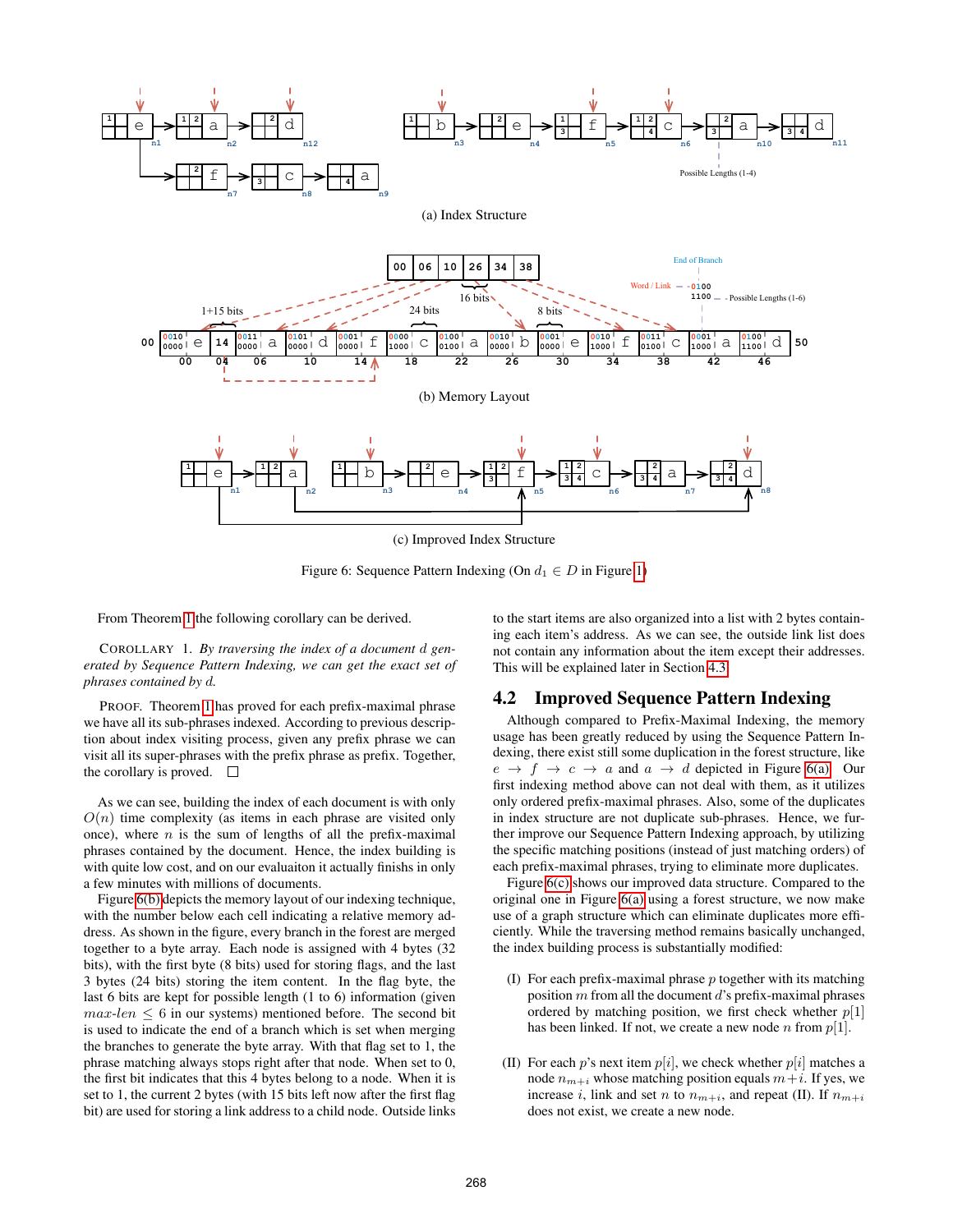(III) Until all of p's items have been added, we go back to (I) for the next prefix-maximal phrase. Possible length information are updated as before. Node numbers in the right-bottom corners in Figure [6\(c\)](#page-4-3) now indicate both the adding order and the matching positions.

For example, when adding the third phrase  $\langle$  efca $\rangle$  whose matching position is 4, we first match the first item  $e$  to node  $n_1$ . Since  $n_1$ 's next node dose not have a matching position of 5, we link  $n_1$ to node  $n_5$  whose matching position is 5 and contains the item f, and continue matching on node  $n<sub>5</sub>$  until all the items are added.

Note that now when we are traversing the index structure, only the direct links after the first phrase items are followed, to prevent retrieving false phrases. For example, when we are retrieving phrases starting with e, we only follow the direct link directly after e linking to d, but not the indirect one after the next item a, which could lead to a false phrase  $\langle$ ead $\rangle$ . This is because if we follow the indirect links there may be multiple paths (phrases) with the same length but different contents to a node, and we do not know which path the matching possible length information of the node belongs to and hence is valid. For example if we follow the indirect links, both the false phrase  $\langle$ ead $\rangle$  and the true phrase  $\langle$ cad $\rangle$  would lead to node  $n_8$  with the same possible length of 3 in Figure [6\(c\).](#page-4-3)

Like Sequence Pattern Indexing, we also prove the correctness of the improved approach. Before we continue, we first prove one lemma.

<span id="page-5-1"></span>LEMMA 1. *Given an index generated by Improved Sequence Pattern Indexing, each node can have at most two parents and they have the same content.*

PROOF. Given a document d and a node n with the content  $d[m]$ and its matching position m, there is only one possible item  $d[m-1]$ before  $d[m]$  in document d at position  $m-1$ . Besides n's trivial parent node n' with the matching position  $m - 1$  (if n' exists), according to the index building process another parent node  $n''$  could only link to *n* if and only if n'''s content equals to  $d[m-1]$ . Now since when building the index there is only one phrase corresponding to this linking behavior, there is at most one parent that links to  $n$ . Together with the trivial parent node,  $n$  could only have two parents with the same content, and the lemma is proved.  $\Box$ 

<span id="page-5-2"></span>THEOREM 2. *Given an index generated from a document* d*'s prefix-maximal phrases and their matching positions using the Improved Sequence Pattern Indexing approach, each possible length information stored in each node in the index corresponds to a different phrase contained by* d*.*

PROOF. We only need to prove that for a node  $n$  with multiple parents this theorem is true. For  $n$ 's descendants the same proof can be applied. While for those nodes with single parent Theorem [1](#page-3-3) in Section [4.1](#page-3-0) has already proved it.

Since we have already proved that  $n$  could only have two parents  $n'$  and  $n''$  with the same content in Lemma [1,](#page-5-1) obviously the two paths from  $n'$  and  $n''$  to n are same and corresponds to one same phrase, according to the index building process and the modified traversing process of following only direct links after the first item. Hence it is just like the single parent situation and we have that for a node with multiple parents each possible length information corresponds to a different phrase.

From Theorem [2](#page-5-2) we can derive the following corollary.

COROLLARY 2. *By traversing the index of a document* d *generated by Improved Sequence Pattern Indexing, we obtain exactly those phrases contained by* d*.*

PROOF. Very similar to the proof of Corollary [1.](#page-4-4)  $\square$ 

Similarily, the improved index building approach is also with only  $O(n)$  time complexity.

The technique used to build the index memory layout is exactly the same one for building Sequence Pattern Indexing in Section [4.1.](#page-3-0)

#### <span id="page-5-0"></span>4.3 Top-k Interesting Phrase Mining

Now, we specify the algorithm for computing the top- $k$  interesting phrases, given the built index on the document corpus. Unlike the Forward Indexing approach and the Phrase-Maximal Indexing approach which use a  $|D'|$ -way merge join or variations, our algorithm (Sequence Pattern Indexing) is a combination of both  $|D'|$ way merge join and the pattern-growth framework [\[17\]](#page-11-2) used in the frequent sequential pattern mining problem in data mining. While the merge join approach is used only on prefixes with length 1, the pattern-growth framework is applied to extend each prefix in the merge join process.

The Pattern-growth framework in essence is a depth-first search algorithm, where during each step the prefix pattern is extended with one of the new local items derived by scanning the rest unmatched part of each instance containing the prefix pattern. Algorithms adopting pattern-growth framework usually start with an empty pattern, and guarantee each newly derived prefix pattern is frequent by checking the minimum support threshold. In this way, all frequent patterns can be discovered and visited. For example, if each prefix pattern is extended with one of the respective local items in lexicographical order, we could have patterns found in the following order:  $\langle a \rangle$ ,  $\langle ab \rangle$ ,  $\langle aba \rangle$ ,  $\langle bd \rangle$ ,  $\langle bd \rangle$ ,  $\langle cd \rangle$ ,  $\langle cd \rangle$ ,  $\langle d \rangle$ ,  $\langle db \rangle$ .

When we introduced the index structure of the Sequence Pattern Indexing method in Section [4.1,](#page-3-0) we pointed out that each index for each document contains an address list consisting of addresses of different items in the index. If we sort each address list in advance, when building the index, by keeping the same order of all the items linked-to, among all the documents in the corpus, we can actually apply the  $|D'|$ -way merge join on those address lists, and retrieve all the phrases with the length of 1 appearing in the ad-hoc document collection  $D'$ . Now, given any prefix length 1 phrase  $p$ and the index structures of each document in  $D'$ , we can apply the pattern-growth framework on  $p$  by keep appending local frequent items discovered in the index structures to  $p$ , to mine all the phrases with  $p$  as prefix and update the top- $k$  interesting phrase list.

Early termination can also be achieved during the  $|D'|$ -way merge join process. Before going into details, we first give some definitions and theorems.

DEFINITION 3. *Given a phrase p, we use: min-des-sup<sub>p</sub>* =  $\min\{sup_{p'} | p' \text{ is frequent } \wedge \text{ p is a prefix of } p' \}$  to denote the mini*mum frequent support value of* p*'s super-phrase* p <sup>0</sup> *with* p *as prefix* (*p* can be equal to  $p'$ ).

<span id="page-5-3"></span>THEOREM 3. *Given a length 1 phrase* p *and any super-phrase* p <sup>0</sup> *with* p *as prefix (*p *can be equal to* p 0 *), we have:*

$$
max\text{-}conf_p^{D'} = \min\left\{1, \frac{|D'|}{min\text{-}des\text{-}sup_p^D}\right\}
$$

$$
\geq \min\left\{1, \frac{sup_p^{D'}}{min\text{-}des\text{-}sup_p^D}\right\}
$$

$$
\geq \frac{sup_{p'}^{D'}}{sup_{p'}^{D'}} = conf_{p'}^{D'}
$$

*as an upper-bound of both* p *and* p 0 *'s confidence values.*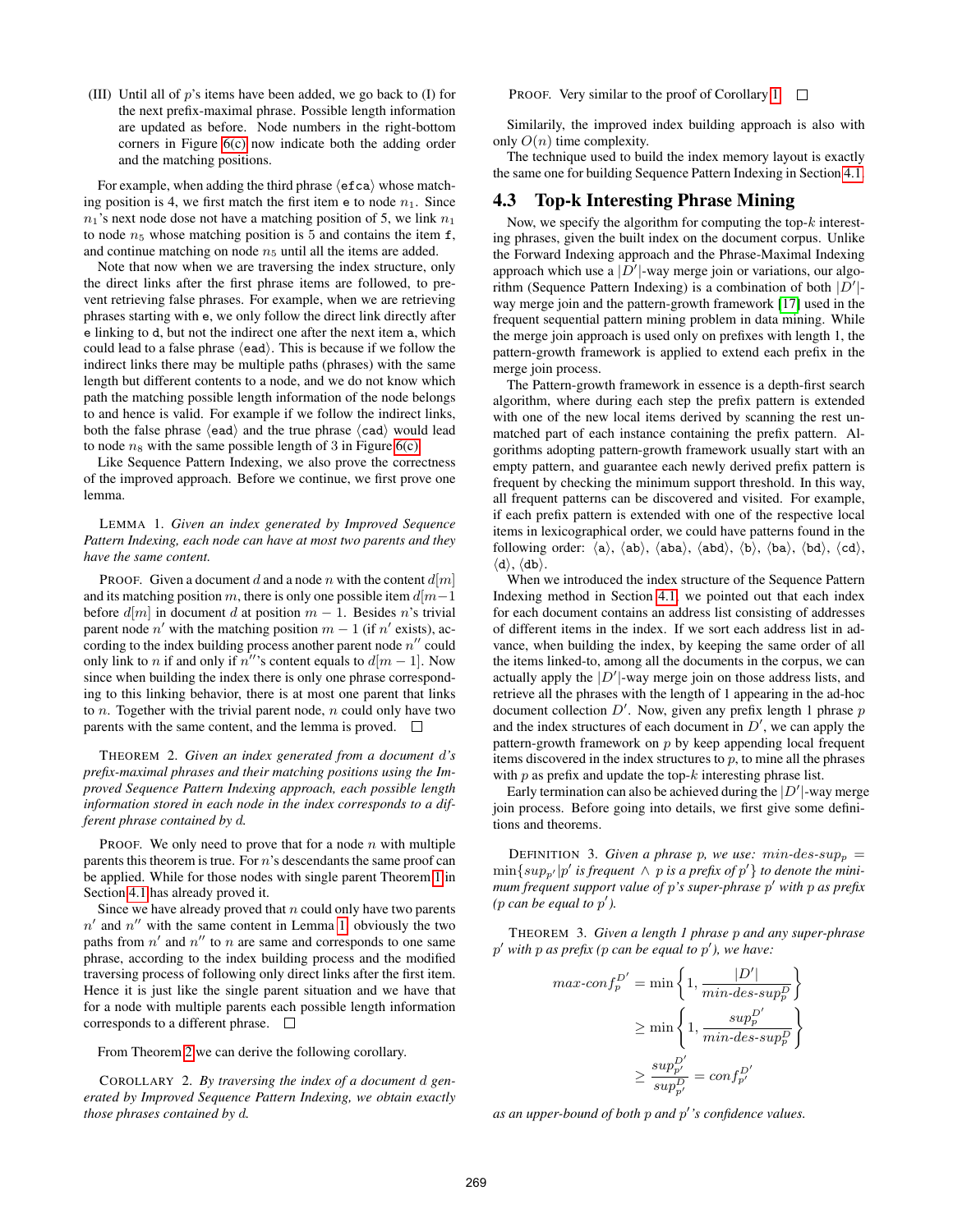PROOF. Given the famous Apriori Principle [\[4\]](#page-10-2) proving that  $sup_p$  always  $\geq sup_{p'}$  and the fact that  $|D'| \geq sup_p^{D'}$ , this theorem can be easily proved.

Now we can derive from Theorem [3](#page-5-3) the following corollary.

<span id="page-6-1"></span>COROLLARY 3. *Given a list of length-1 phrases*  $p_1, \dots, p_i$ ,  $\cdots$ ,  $p_n$  *sorted by min-des-sup<sub>pi</sub> in ascending order, we have:*  $max\text{-}conf_{p_1}^{D'} \geq max\text{-}conf_{p_i}^{D'} \geq \cdots \geq max\text{-}conf_{p_n}^{D'}$ 

PROOF. For any length-1 phrases  $p_i$  and  $p_j$  with  $min$ -des-sup<sub>pi</sub>  $\leq min\text{-}des\text{-}sup_{p_j}$ , we always have:

$$
max-conf_{p_i}^{D'} = \min\left\{1, \frac{|D'|}{min-des-sup_{p_i}^D}\right\}
$$

$$
\geq \min\left\{1, \frac{|D'|}{min-des-sup_{p_j}^D}\right\}
$$

$$
= max-conf_{p_j}^{D'}
$$

, and the corollary is proved.

Now with Corollary [3,](#page-6-1) early termination can be easily applied. Before mining a length 1 phrase  $p$  from the  $|D'|$ -way merge join, we check whether  $max\text{-}conf_p^{D'}$  is not larger than the k-th result in the top- $k$  list, and stop safely if it is true. Length-1 phrases of each documents are retrieved in the order of  $min$ -des-sup<sub>pi</sub> from the address list in each index of each document, by sorting all items in the corpus in advance during the index building process.

We also give some theorems for search space pruning before extending any super-phrases of each length 1 phrase. Similar to the proof of Theorem [3,](#page-5-3) we can prove the following theorem.

<span id="page-6-2"></span>THEOREM 4. *Given a phrase p and any super-phrase p' with p as prefix (*p *can be equal to* p 0 *), we have:*

$$
\begin{aligned} max\text{-}des\text{-}conf_p^{D'} &= \min\left\{1,\frac{sup_p^{D'}}{\min\text{-}des\text{-}sup_p^D}\right\} \\ &\geq \frac{sup_{p'}^{D'}}{\sup_{p'}^{D'}} = conf_{p'}^{D'} \end{aligned}
$$

*as a upper-bound of both* p *and* p 0 *'s confidence values.*

From Theorem [4](#page-6-2) we get to the following corollary.

<span id="page-6-3"></span>COROLLARY 4. *Given a prefix phrase p and its length-* $(|p|+1)$ *super-phrases with* p *as prefix and extended with* p*'s local frequent items, we can safely prune each length-* $(|p|+1)$  *phrase*  $p'$  *by check-* $\int$  *ing whether max-des-conf*  $p'$  *is not larger than the k-th result in the top-*k *list.*

PROOF. Since for  $p$  and all its super-phrases, the upper bound their confidences is always not greater than the last entry the topk list, the top-k list would never be updated by  $p$  and its superphrases. Hence, there is no need to extend  $p$ , and we can safely remove  $p$  and its super-phrases from the search space.  $\Box$ 

Although very similar,  $max-des-conf_p^{D'}$  is different (smaller and closer to  $conf_p^{D'}$ ) from  $max\text{-}conf_{p'}^{D'}$ , since in the  $|D'|$ -way merge join  $D'$  and also  $sup_{p}^{D'}$  are unknown until we meet (also necessary for applying early termination)  $p$ , while in pattern-growth  $sup_p^{D'}$  is already computed before p's local frequent item computation.

Actually, we can also apply early termination locally when extending a phrase. The following corollary gives the details.

COROLLARY 5. *Given a prefix phrase p and its length-* $(|p|+1)$ *super-phrases with* p *as prefix and extended with* p*'s local frequent items, ordered by max-des-con*  $f_{p'}^{D'}$  (p' denotes each of the super*phrases) in descending order, we can safely stop extending* p *iff for*  $\int_a$ any  $p'$  *its* max-des-con $f_{p'}^{D'}$  *is not larger than the k-th result in the top-*k *list.*

PROOF. Similar to the proof of Corollary [4.](#page-6-3) □

Algorithm [1](#page-6-4) shows the detailed mining algorithm.  $entries_d$  is used to denote the index's address list of each document  $d \in D'$ , while  $pdb_p^{D'}$  denotes the projected database w.r.t. p on D' containing each matching position of  $p$  on  $D'$ . The local frequent items in  $pdb_p^{D'}$  are calculated by traversing the index structure of each d from the *p*'s last matched item with only frequent ones returned. The top- $k$  result list is updated each time a new prefix phrase  $p$  with  $min\text{-}len \leq |p| \leq max\text{-}len$  is visited, by comparing its confidence value  $conf_p^{D'}$  with others' in top-k result list.

Algorithm 1: Top-k Phrase Mining (Sequence Pattern Indexing)

<span id="page-6-4"></span>

| <b>Function:</b> $mine(D', k)$                                                       |
|--------------------------------------------------------------------------------------|
| <b>Input:</b> Current Document Collection $D' \subseteq D$ , Result Number           |
| <b>Output:</b> Top- $k$ Interesting Phrase List                                      |
| $1 result \leftarrow \emptyset;$                                                     |
| <b>2 foreach</b> frequent item i from $ D' $ -way merge join on entriesd             |
| <i>of each</i> $d \in D'$ <b>do</b>                                                  |
| $  p \leftarrow \langle i \rangle;$<br>3                                             |
| 4 <b>if</b> $result[k] \geq max\text{-}conf_{p}^{D'}$ then                           |
|                                                                                      |
| 5   <b>break</b> ;<br>mine_local(D', k, p, pdb <sub>p</sub> <sup>D'</sup> , result); |
|                                                                                      |
| <b>Function:</b> $mine\_local(D', k, p, pdb_p^{D'}, result)$                         |
| <b>Input:</b> Current Document Collection $D'$ , Result Number,                      |
| Current Prefix Phrase, Current Projected Database,                                   |
| Top- $k$ Result List                                                                 |
| 1 if $min\text{-}len \leq  p  \leq max\text{-}len$ then                              |
| update <i>result</i> with p by comparing $conf_p^{D'}$ ;<br>$\mathbf{2}$             |
| <b>3 foreach</b> local frequent item i in pdb <sup>D'</sup> , sorted by              |
|                                                                                      |

 $max\text{-}des\text{-}conf_p^{D'}$  in descending order  $\mathbf{do}$ 

- 4  $\mid p' \leftarrow p + \langle i \rangle;$
- 5 if  $result[k] \geq max\text{-}des\text{-}conf_{p}^{D'}$  then
- <sup>6</sup> break;
- $\begin{array}{l} \pi \end{array} \Big|\begin{array}{c} \textit{mine\_local}(D',k,p',pdb_{p'}^{D'},\textit{result}); \end{array}$

# <span id="page-6-0"></span>5. EXPERIMENTS

We now report on an experimental evaluation of our devised SeqPattIndex (Sequence Pattern Indexing) approach. We compare its performance to two state-of-the-art methods: ForwardIndex (Forward Indexing) and PreMaxIndex (Prefix-Maximal Indexing). All experiments are conducted on a Dell Workstation with a quad core Intel Xeon W3520 (2.66 GHz) CPU (with only one core used) and 24 GB memory installed, running Windows 7 64-bit edition. All the algorithms are written by C#. Table [1](#page-7-0) gives the algorithms' short names and descriptions for reference.

First, we introduce the two datasets we used during the evaluation, which are extracted from PubMed [\[3\]](#page-10-3) – the largest free publication database on life sciences and biomedical topics. The first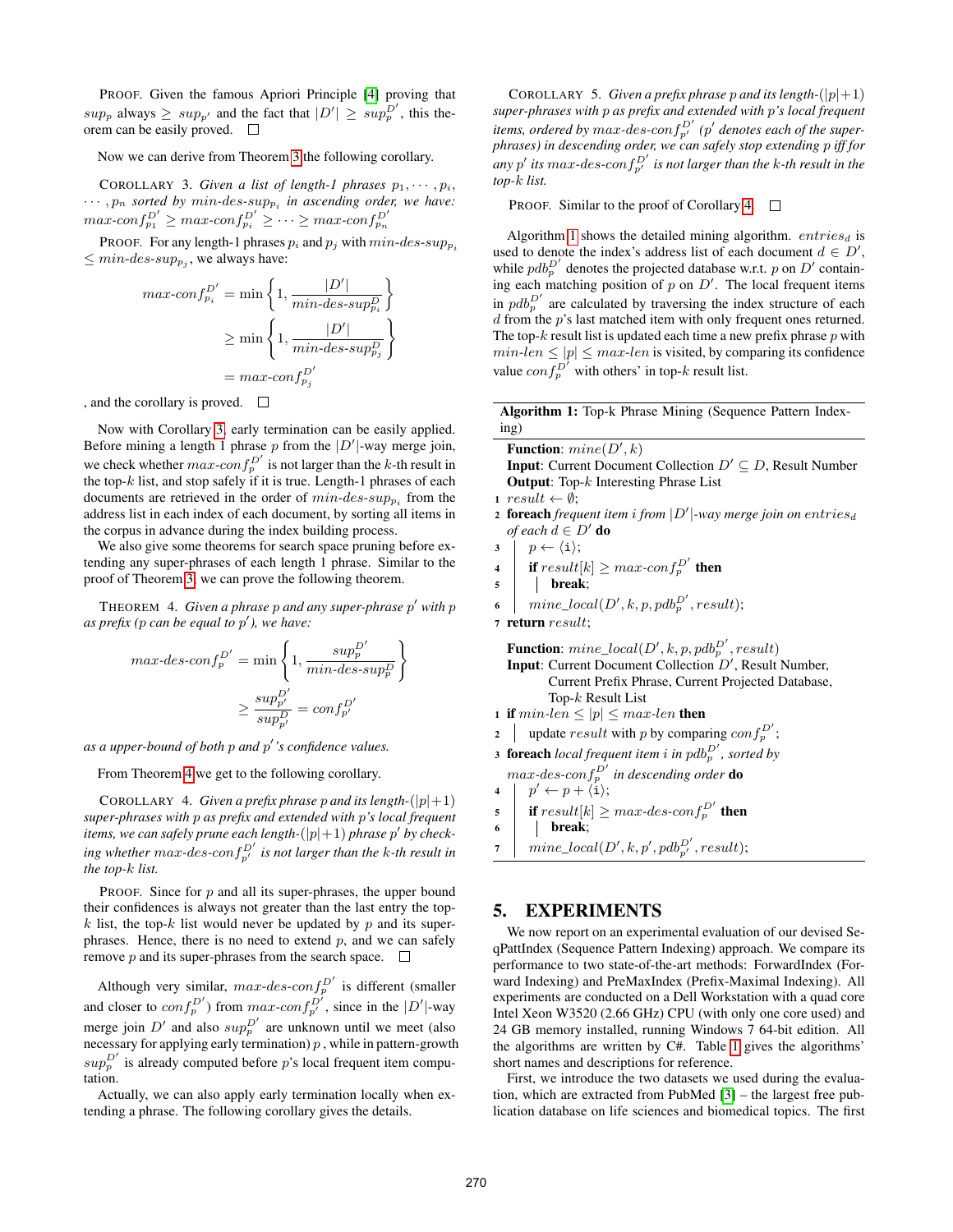#### Table 1: Algorithms Used in Evaluation

<span id="page-7-0"></span>

| <b>Baselines</b> |                                                                       |  |  |
|------------------|-----------------------------------------------------------------------|--|--|
| Algorithm        | Description                                                           |  |  |
| ForwardIndex     | Forward Indexing [6] (in Section 3.2)                                 |  |  |
| PreMaxIndex      | Prefix-Maximal Indexing [6] (in Section 3.3)                          |  |  |
| Our Approaches   |                                                                       |  |  |
| Algorithm        | Description                                                           |  |  |
| SeqPattIndex     | Sequence Pattern Indexing (in Section 4)                              |  |  |
|                  | SeqPattIndex_IM   Improved Sequence Pattern Indexing (in Section 4.2) |  |  |
|                  | SeqPattIndex_NP Sequence Pattern Indexing with Early Termination and  |  |  |
|                  | Search Space Pruning Turned off                                       |  |  |

one we used is the whole set of nearly 18 million publication titles (with a raw size of 1.5 GB), which has a relatively short average document length and very few duplicate words in each document. This kind of data is very common, from publication titles in academic databases like Google Scholar, DBLP  $[1]$ <sup>[1](#page-7-1)</sup> to query logs, short messages as in Twitter. The second one we adopted is a set of 2.5 million publication abstracts (with a raw size of 2.4 GB), which has a relatively long average document length and a lot of duplicate words in each document. This kind of data is also very common, like in patent abstracts or NSF Award [\[2\]](#page-10-5) abstracts, lead sections<sup>[2](#page-7-2)</sup> on Wikipedia pages, or product descriptions on websites. The detailed dataset characteristics are listed in Table [2.](#page-7-3)

Table 2: Dataset characteristics

<span id="page-7-3"></span>

|                                      | Global                |  | Per Document |        |                                      |
|--------------------------------------|-----------------------|--|--------------|--------|--------------------------------------|
| Dataset                              | #Doc.                 |  |              |        | #Word Max. Len. Avg. Len. Avg. #Word |
| PubMed Titles                        | [17,826,9272,028,673] |  | 167          | 11.59  | 10.99                                |
| PubMed Abstracts 2,500,000 2,075,526 |                       |  | 1599         | 149.72 | 92.1                                 |

#### <span id="page-7-4"></span>5.1 Offline Global Frequent Phrase Mining

Note that we need to mine global frequent sub-phrases in advance on the whole dataset. Mined sub-phrases will then be indexed by the evaluated algorithms. We give the details of our adopted offline mining algorithm in this section.

A lot of algorithms have been devised to mine generalized frequent sequential patterns allowing varying length and gaps between items, like PrefixSpan [\[17\]](#page-11-2). However, those kind of algorithms are not suitable for our task of mining frequent continuous sequential patterns with maximum and minimum length limits and no gap between items. Although the length limitation can be easily solved, the continuous limitation is not easy to overcome. For example, one may consider using a general mining algorithm like PrefixSpan to mine all possible patterns first and then filter out our desired patterns. However, this approach is not only significantly slow but also inaccurate, as in some cases some continuous patterns could not be found. Following we give an example of the case:

| Document:                     | abcabcd |
|-------------------------------|---------|
| <b>Actually Pattern:</b>      | abcabcd |
| Found by PrefixSpan:          | abcabcd |
| Found by PrefixSpan (No-gap): | abcabcd |

As we can see, although PrefixSpan also can find a pattern with the content  $\langle abcd \rangle$ , the one it finds is non-continuous and will be filtered out, instead of the missed continuous one appearing later

<span id="page-7-1"></span><sup>1</sup>We do not use DBLP as it contains only about 2 million publication titles and is too small to show significant runtime performance differences. It also does not include any publication abstracts.

in the document. Although we can also add the no-gap limitation to PrefixSpan by extending a current pattern with only the local frequent items right after it when mining patterns, as shown in the example, we can only find the continuous pattern  $\langle abc \rangle$  instead of  $\langle abcd \rangle$  which is extended from the second appearance of  $\langle abc \rangle$ , since, according to the pattern-growth framework adopted by PrefixSpan, only the first appearance of pattern  $\langle abc \rangle$  is considered.

Instead, we adopt a tricky way to help mining our desired patterns, by modifying the SeqPattIndex algorithm in Section [4.3](#page-5-0) from mining the locally top- $k$  interesting patterns to mining global frequent patterns. This conversion is simple, since we just need to remove all the early termination and search space pruning techniques and the top- $k$  pattern list and instead output all the patterns that are frequent. In the following, we give the pseudo-code of the modified algorithm. Note that before we run the algorithm, we first create an index by treating each sub-text in a document with the length of at most max-len as a prefix-maximal pattern. For example, the document  $\langle$ abcabcd $\rangle$  in the previous example will be indexed and mined by splitting into the following 7 prefix-maximal patterns  $\{\langle abca\rangle,\langle cabc\rangle,\langle abcd\rangle,\langle bcd\rangle,\langle cd\rangle,\langle d\rangle\}$  with max-len of 4.

| <b>Algorithm 2:</b> Global Frequent Phrase Mining                                                                                                  |  |  |  |
|----------------------------------------------------------------------------------------------------------------------------------------------------|--|--|--|
| <b>Function:</b> $mine(D)$                                                                                                                         |  |  |  |
| <b>Input:</b> Global Document Collection                                                                                                           |  |  |  |
| <b>1 foreach</b> frequent item i from $ D $ -way merge join on entries <sub>d</sub>                                                                |  |  |  |
| <i>of each</i> $d \in D$ <b>do</b>                                                                                                                 |  |  |  |
|                                                                                                                                                    |  |  |  |
| $\begin{array}{ll} {\bf 2} & p \leftarrow \langle {\bf i} \rangle; \\ {\bf 3} & mine\_local(D,k,p,pdb_p^D); \end{array}$                           |  |  |  |
| <b>Function:</b> mine_local( $D', p, pdb_p^{D'}$ )                                                                                                 |  |  |  |
| <b>Input:</b> Current Document Collection $D'$ , Current Prefix                                                                                    |  |  |  |
| Phrase, Current Projected Database                                                                                                                 |  |  |  |
| 1 if $min\text{-}len \leq  p  \leq max\text{-}len$ then                                                                                            |  |  |  |
| Output $p$ ;<br>$\overline{2}$                                                                                                                     |  |  |  |
| <b>3 foreach</b> local frequent item i in $\text{pdb}_p^D$ <b>do</b>                                                                               |  |  |  |
|                                                                                                                                                    |  |  |  |
| $\begin{array}{ll} \mbox{\bf 4} & p' \leftarrow p + \langle \mbox{\bf i} \rangle; \\ \mbox{\bf 5} & mine\_local(D',p',pdb_{p'}^{D'}); \end{array}$ |  |  |  |
|                                                                                                                                                    |  |  |  |
| The reason our algorithm can find all patterns is that each pos-                                                                                   |  |  |  |
| sible pattern with at most the length max-len has already been                                                                                     |  |  |  |
| indexed before running the algorithm, and will be visited if it is                                                                                 |  |  |  |

frequent. Since only continuous patterns are mined and no time-costly filtering step is involved, this method is very fast. As we tested, only less than one hour is need for mining patterns on the two PubMed datasets (mentioned in Section [5\)](#page-6-0) with  $min\text{-}sup$  of 5 and  $max\text{-}len$ of 6. Together with the time for buildig indexes using mined global patterns which is only a few minutes, the whole offline indexing

# 5.2 In-Memory Index Size Evaluation

step uses not more than one hour.

We first evaluated the in-memory index sizes of our approaches (including the improved approach introduced in Section [4.2](#page-4-0) called SeqPattIndex\_IM here) and the two baselines, with the results under different minimum support thresholds listed in Figure [7.](#page-8-0) As we can see, Forward Indexing has a very large index size compared to others, while Prefix-Maximal Indexing has a very compact index size which is only half of that generated by Forward Indexing. Our methods have the best performances, with  $1/2$  to  $2/3$ of the Prefix-Maximal Indexing index size. On the PubMed Titles dataset, our improved approach has similar performance compared

<span id="page-7-2"></span> $2$ The section before the table of content and the first heading.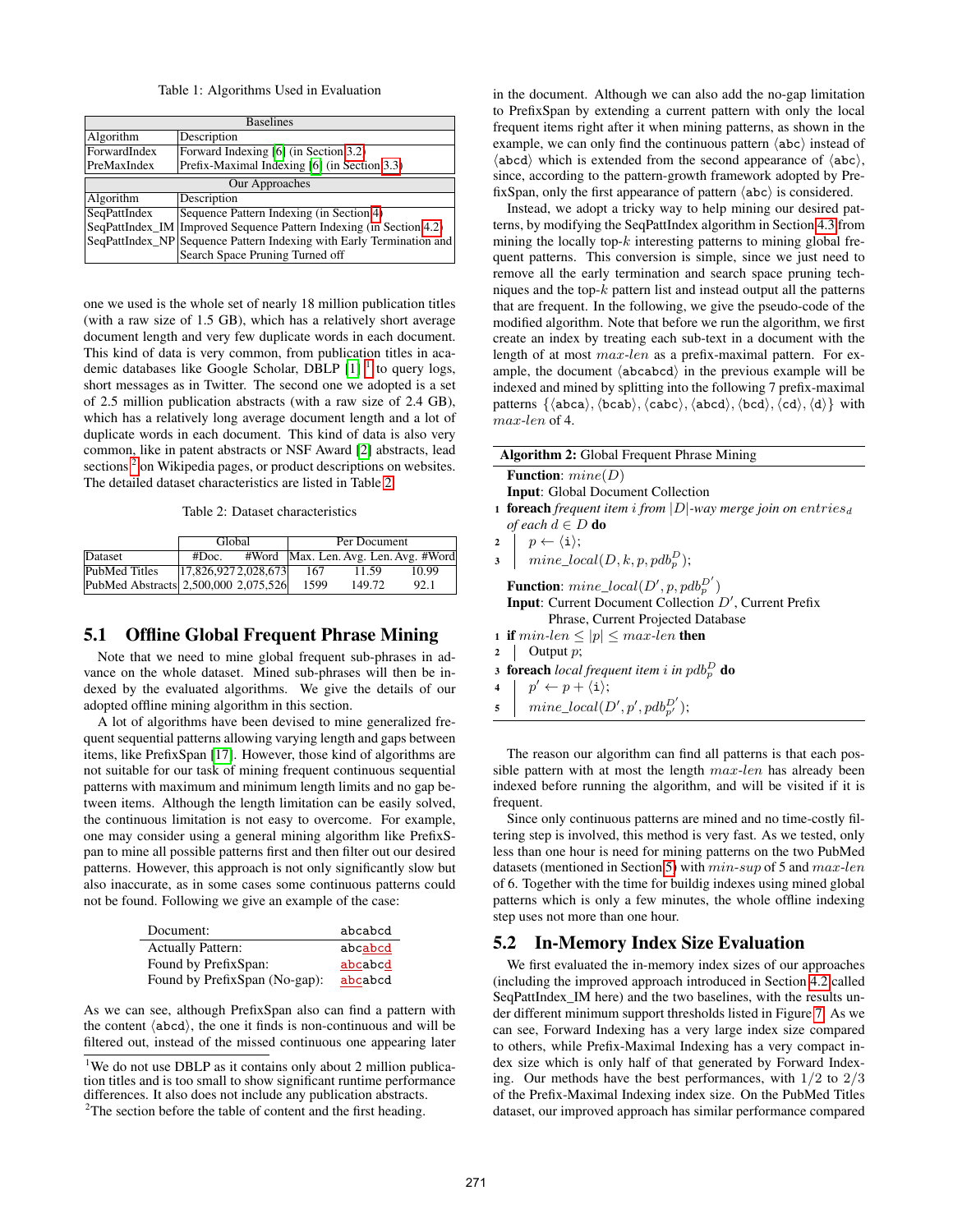to the original one, since very few duplicate items can be found in each document in the dataset, hence, SeqPattIndex\_IM could not further compress the index. On the PubMed Abstracts dataset, with lots of duplicate items, the improved approach further reduces the index size to 2/3 to the original one's. Note that the index size of SeqPattIndex\_NP is the same as for SeqPattIndex (i.e., SeqPattIndex\_NP affects only the querying performance.).

<span id="page-8-0"></span>

Figure 7: In-Memory Index Size (in MB)

#### 5.3 Querying Time Evaluation

Now we discuss the evaluation of the average runtime needed to compute the top- $k$  interesting phrases. We selected the queries used in this evaluation as follows: First, we divide all sub-phrases into different groups based on their frequencies in the original global document collection. Patterns with the same number of digits in their frequencies are grouped together. We build ranges of frequencies like [100, 1000), [1000, 10000), etc. Then, we select the top-10 frequent sub-phrases in each such group and merge them together as the final evaluation query collection for computing the average querying time (runtime). The reason for selecting the queries like this is to cover different situations. Note that we do not consider queries whose frequencies are below 100 since their querying time with respect to different algorithms are too small to be distinguished and compared. Since the improved approach introduced in Section [4.2](#page-4-0) has nearly the same querying time of the original approach (in Section [4.1\)](#page-3-0), we do not show its results here. We also included the performance of SeqPattIndex by turning off all the early termination and search space pruning functions, indicated by SeqPattIndex\_NP in the figures later. Note that the evaluation here assumes the indexes have alraedy been built and loaded in the memory, hence the results do not include runtimes on global pattern mining, maximal pattern extraction, index building, etc., in the previous offline step.

Figure [8\(a\)](#page-9-0) and [8\(d\)](#page-9-1) reports on the average querying time on PubMed Titles and PubMed Abstracts, respectively, with varying

ad-hoc document collection size  $|D'|$ , a fixed minimum support threshold  $min\text{-}sup = 5$ , and  $k = 10$ . We compare our algorithm SeqPattIndex with the two state-of-the-art algorithms ForwardIndex and PreMaxIndex. As we can see, for all the algorithms, the average querying times increase as  $|D'|$  increases with approximately a linear relationship. Note that when  $|D'| > 10000$  the two algorithms SeqPattIndex and ForwardIndex start to show better performance, since their early termination technologies start to work more often under a larger  $|D'|$  which results in a significantly reduced running time. Besides when  $|D'|$  is not large even Seq-PattIndex's slowest version SeqPattIndex\_NP shows better performance than ForwardIndex. This is because ForwardIndex has to traverse all the frequent and infrequent sub-phrases when early termination is not working well, while SeqPattIndex only traverses those frequent sub-phrases whose parents are also frequent (since it follows the Apriori Principle [\[4\]](#page-10-2)) and saves lot of time. Note that only queries with a frequency larger than  $|D'|$  are adopted with the first  $|D'|$  documents for each query used.

Figure [8\(b\)](#page-9-2) and [8\(e\)](#page-9-3) show the evaluation results with varying  $k$ . Queries with frequencies larger than  $k$  are used in the evaluation. As we can see, the querying time increases with increasing  $k$ . When k is very large (close to  $|D'|$ ), SeqPattIndex tends to have the same average querying time as ForwardIndex. Note that although according to the algorithm in Section [3.3](#page-2-5) PreMaxIndex should have the same performance with respect to all  $k$  values, actually its average querying time grows slowly with larger  $k$ . This is because of the slower update process of the top- $k$  prefix list with a larger  $k$ .

Finally, Figure [8\(c\)](#page-9-4) and [8\(f\)](#page-9-5) show the evaluation results on different minimum support thresholds min-sup. As we see, all the algorithms are not sensitive to min-sup.

In general, Prefix-Maximal Indexing shows the worst performance in all the cases and is slower than Forward Indexing and Sequence Pattern Indexing, about 10 to 1, 000 times. The main reason for this is that Prefix-Maximal Indexing consumes a significant amount of time on large  $|D'|$  and has no early termination or pruning techniques to alleviate this. As for the Sequence Pattern Indexing, we see the early termination and search space pruning techniques are very effective, with the querying time reduced by 10 to 100 times. If we do not consider Sequence Pattern Indexing, Forward Indexing is really very efficient, and hundreds times faster than Prefix-Maximal Indexing. Our Sequence Pattern Indexing algorithm is the fastest in all the cases, with generally a reduction of a factor of 2 to 5 in the average querying time compared to Forward Indexing. This attributes to the more advanced infrequent sub-phrase filtering (Apriori Principle [\[4\]](#page-10-2)), together with search space pruning and early termination whose efficiency have been proved by comparing to the same algorithm having those functions turned off, given that Forward Indexing uses only early termination technique. Compared to the very large index size of Forward Indexing, Sequence Pattern Indexing is more preferred given the smallest index size and the smallest average querying time.

#### 5.4 Byte Read Evaluation

Besides evaluation on average querying time, we further give the detailed evaluation results of byte read on the two datasets – PubMed Titles and PubMed Abstracts – in this section, with varying  $|D'|$ , varying min-sup, and varying k. The same queries as above are used in the evaluation.

As shown in Figure [9\(a\)](#page-9-6) and [9\(d\),](#page-9-7) we see that all evaluated algorithms have similar average bytes read with smaller ad-hoc document collection size  $|D'|$ . However, when  $|D'|$  increases to be very large, the two algorithms SeqPattIndex and FowardIndex tend to have significant lower byte read, due to the early termination.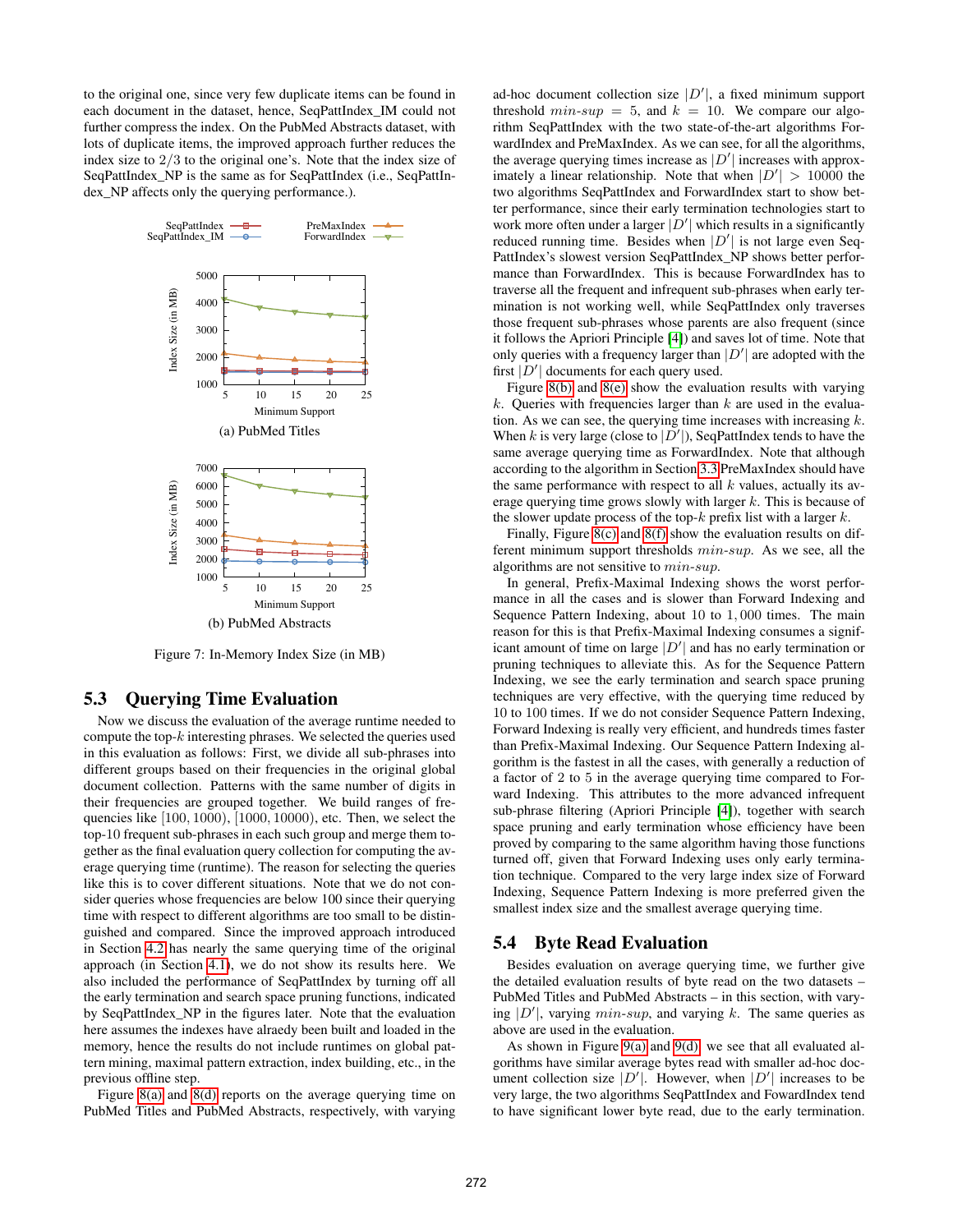<span id="page-9-0"></span>

<span id="page-9-10"></span><span id="page-9-8"></span><span id="page-9-5"></span><span id="page-9-4"></span><span id="page-9-3"></span><span id="page-9-2"></span>

<span id="page-9-7"></span><span id="page-9-6"></span><span id="page-9-1"></span>

<span id="page-9-11"></span><span id="page-9-9"></span>Figure 9: Average Byte Read from Index (in MB)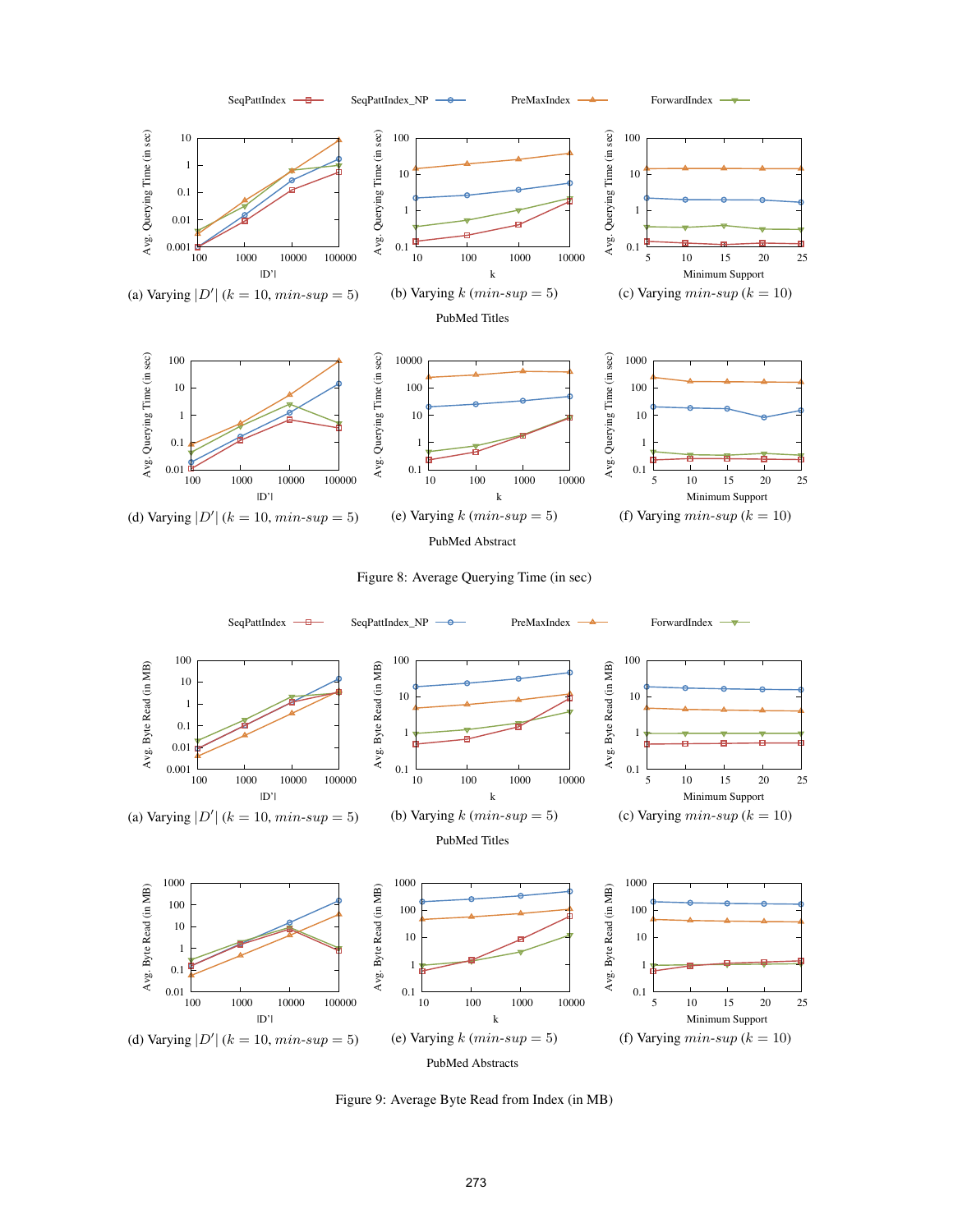Also, in general, SeqPattIndex and ForwardIndex have similar average bytes read with varying  $|D'|$ .

Figure [9\(b\)](#page-9-8) and [9\(e\)](#page-9-9) further provide the results with varying  $k$ . Similarly, we can find that SeqPattIndex and ForwardIndex have similar performance due to the existing early termination. While SeqPattIndex has lower byte read than Forward on low  $k$  values mainly due to its better search space pruning, its byte read increases fast under large  $k$  values, since search space pruning does not work well when k approaches  $|D'|$ .

For bytes read with varying minimum support threshold  $min\text{-}sup$ , Figure [9\(c\)](#page-9-10) and [9\(f\)](#page-9-11) show the results. We can see that SeqPattIndex and ForwardIndex have much better results compared to Pre-MaxIndex and SeqPattIndex\_NP, while all algorithms have nearly the same performance under different min-sup. SeqPattIndex and ForwardIndex have results in the same order in this situation, with SeqPattIndex having the better results, about a factor of 2 to 4 smaller.

In general, on the evaluation of average bytes read, the two algorithms SeqPattIndex and ForwardIndex, which employ early termination, perform significantly better than two others PreMaxIndex and SeqPattIndex\_NP. On average, SeqPattIndex has the better byte read performance than ForwardIndex, with about 2 to 10 times fewer bytes read on low k values, while ForwardIndex has better bytes read performance on larger  $k$  values.

# <span id="page-10-0"></span>6. RELATED WORK

The problem of mining top- $k$  interesting phrases has been studied by [\[15\]](#page-11-3) years ago, but on a static document collection. Until recently, [\[18\]](#page-11-0) proposes Phrase Inverted Indexing as the first approach to compute the top- $k$  interesting phrases on an ad-hoc document collection. However, as it requires a full scan of the inverted lists of all the documents in the corpus, it runs significantly slow, especially on large-scale datasets. [\[6\]](#page-11-1) proposes the Forward Indexing approach to solve this problem, storing contained phrase IDs in each document's forward list. Hence, only a scan on the adhoc document collection's forward lists is necessary. Together with devised early termination technique, Forward Indexing is significantly faster. Another very different algorithm Prefix-Maximal Indexing is also introduced in [\[6\]](#page-11-1), focusing on reducing the index size by storing only prefix maximal phrases for each document. However, due to the lack of early termination, Prefix-Maximal Indexing can be thousands times slower than Forward Indexing.

The top- $k$  interesting phrases computation of our algorithm is devised by combining classical  $|D'|$ -way merge joins and the patterngrowth framework originally used for generalized sequence pattern mining, given that a phrase in our system can be viewed as a special case of a generalized sequence pattern (which allows any length and gaps between items) introduced in [\[5\]](#page-10-6) at first. The patterngrowth framework was first devised for the PrefixSpan [\[17\]](#page-11-2) algorithm to mine all frequent sequence patterns, and has been widely adopted by most algorithms developed later. It works by keep extending a prefix with each found locally frequent item, and is in essence a depth-first search algorithm.

Mining top- $k$  interesting patterns has also been studied in the data mining area, often used to find the most discriminative subpatterns for tasks like classification or clustering. For example, [\[16\]](#page-11-4) tries to select rules with the top- $k$  highest confidence values on each class from all mined frequent patterns, for item-set datasets classification. In fact, our problem could be solved by adopting the strategy above with the query  $q$  of an ad-hoc document collection  $D'$  as the class label. However, this would be too costly as for each query hundreds of seconds would be used. Besides, as discussed in Section [5.1,](#page-7-4) the mining algorithm has to be modified to work on our specialized patterns. Some more advanced data mining algorithms have also been proposed to solve the problem more efficiently and more effectively. [\[9\]](#page-11-5) proposes to mine the top- $k$  covering rules for each instance directly to help classifying gene expressions, while [\[20\]](#page-11-6) provides a similar solution for item-set datasets. Recent work [\[7,](#page-11-7) [8,](#page-11-8) [10,](#page-11-9) [13,](#page-11-10) [11\]](#page-11-11) are also proposed working on finding most discriminative sub-patterns, with different instance covering technologies, using SVM instead of rule-based classifier, adopting interesting measures like information-gain, using numerical features, and/or classifying uncertain data, etc..

[\[19\]](#page-11-12) tries to reduce both the size of data cube and querying time on data cube by identifying prefix and suffix structural redundancies, while our system tries to compute top interesting phrases dynamically for each ad-hoc query with both carefully designed index structure storing phrase candidates and efficient algorithm working on the index structure to compute final results, which are in essence two very different problems. [\[14\]](#page-11-13) works on discovering interesting terms of certain ad-hoc document collections, while [\[12\]](#page-11-14) tries to find facets from an ad-hoc set of documents. However, identified facets are only about the documents' meta data, unlike our systems working on identifying phrases directly from document texts. Recently, [\[21\]](#page-11-15) proposes a novel system to try to identify key phrases which could be used in future as queries from an user-inputted text, given an existing text corpus. Phrase candidates are scored by either TF/IDF or mutual information. Wikipedia has also been utilized to help rank phrase candidates.

# <span id="page-10-1"></span>7. CONCLUSIONS

In this work we have devised a novel indexing technique for mining interesting phrases in ad-hoc document collections. We have coined it Sequence Pattern Indexing (SeqPattIndex) as it harnesses the natural sequential alignment of frequent patterns inside documents. The index created with this approach shows a low level or redundancy compared to existing approaches and can be compressed, as we have shown in this work. We have developed an efficient top- $k$  pattern mining algorithm that operates on the upfront generated indexes and allows for early termination. We have conducted a comprehensive performance study using real world data sets showing that our approach outperforms existing approaches not only in the compactness of the underlying indices but also in the runtime of the top- $k$  mining algorithm.

# Acknowledgement

This work has been supported by the Excellence Cluster on Multimodal Computing and Interaction (MMCI).

## 8. REFERENCES

- <span id="page-10-4"></span>[1] The dblp computer science bibliography. http://www.informatik.uni-trier.de/ ley/db/.
- <span id="page-10-5"></span>[2] National science foundation awards. http://www.nsf.gov/awardsearch/.
- <span id="page-10-3"></span>[3] Pubmed. http://www.ncbi.nlm.nih.gov/pubmed/.
- <span id="page-10-2"></span>[4] R. Agrawal, T. Imielinski, and A. N. Swami. Mining association rules between sets of items in large databases. In *Proceedings of the 1993 ACM SIGMOD International Conference on Management of Data*, pages 207–216, Washington, D.C., 1993. ACM Press.
- <span id="page-10-6"></span>[5] R. Agrawal and R. Srikant. Mining sequential patterns. In *Proceedings of the Eleventh International Conference on Data Engineering*, pages 3–14, Taipei, Taiwan, 1995. IEEE Computer Society.